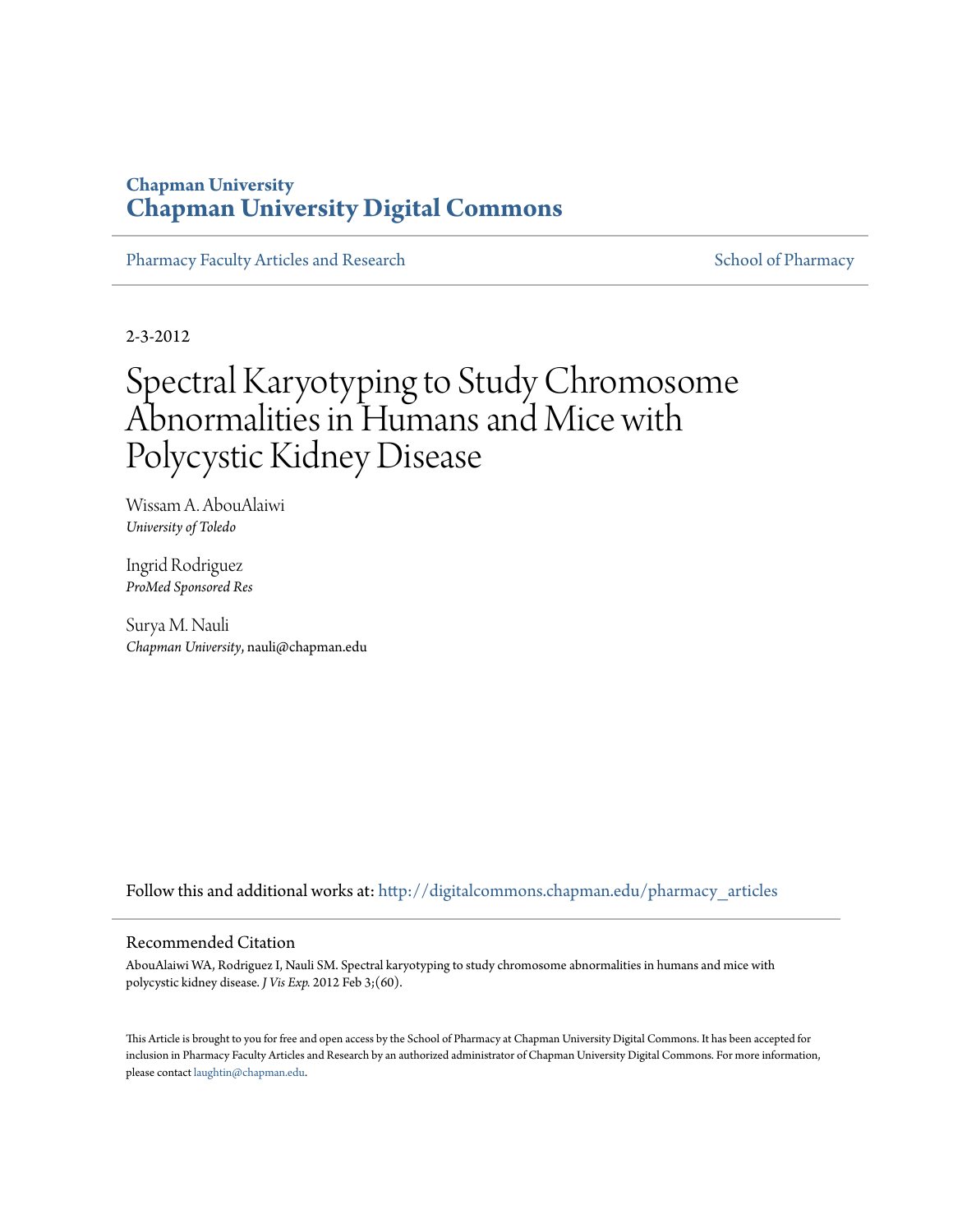# Spectral Karyotyping to Study Chromosome Abnormalities in Humans and Mice with Polycystic Kidney Disease

# **Comments**

This article was originally published in *[JoVE: The Journal of Visualized Experiments](http://www.jove.com/video/3887/spectral-karyotyping-to-study-chromosome-abnormalities-humans-mice)*, volume 60, in 2012.

## **Copyright**

JoVE - Journal of Visualized Experiments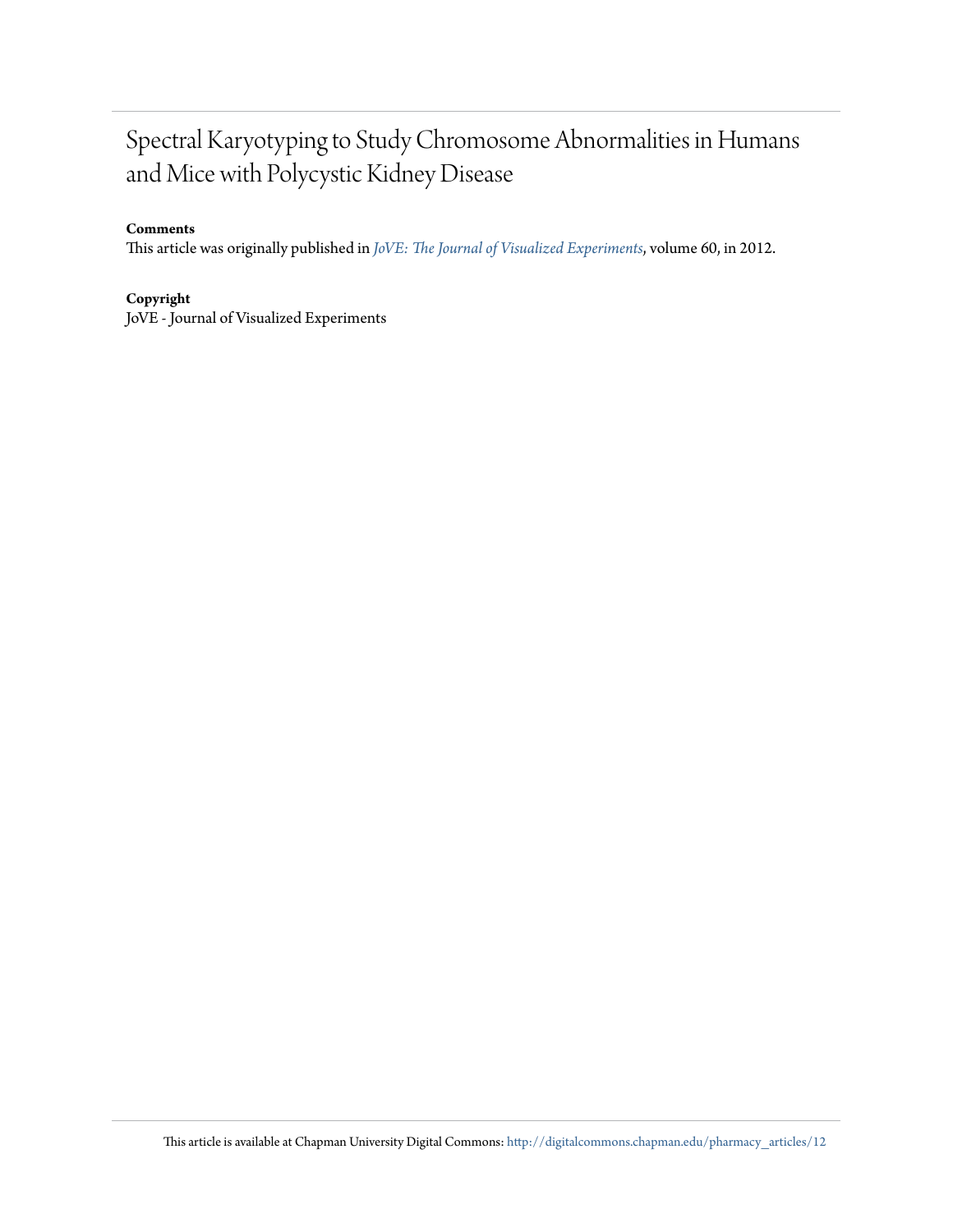# **Video Article Spectral Karyotyping to Study Chromosome Abnormalities in Humans and Mice with Polycystic Kidney Disease**

#### Wissam A. AbouAlaiwi<sup>1</sup>, Ingrid Rodriguez<sup>2</sup>, Surya M. Nauli<sup>1</sup>

<sup>1</sup>Department of Pharmacology, University of Toledo, College of Pharmacy and Pharmaceutical Sciences <sup>2</sup>Department of Emergency and Intensive Care, ProMedica Sponsored Research

Correspondence to: Surya M. Nauli at Surya.Nauli@UToledo.edu

URL: <http://www.jove.com/video/3887/> DOI: 10.3791/3887

Keywords: Medicine, Issue 60, Chromosome, Polycystic Kidney Disease, Primary Cilia, Spectral Karyotyping, Cytogenetics,

#### Date Published: 2/3/2012

Citation: AbouAlaiwi, W.A., Rodriguez, I., Nauli, S.M. Spectral Karyotyping to Study Chromosome Abnormalities in Humans and Mice with Polycystic Kidney Disease. J. Vis. Exp. (60), e3887, DOI : 10.3791/3887 (2012).

#### **Abstract**

Conventional method to identify and classify individual chromosomes depends on the unique banding pattern of each chromosome in a specific species being analyzed  $1.2$ . This classical banding technique, however, is not reliable in identifying complex chromosomal aberrations such as those associated with cancer. To overcome the limitations of the banding technique, Spectral Karyotyping (SKY) is introduced to provide much reliable information on chromosome abnormalities.

SKY is a multicolor fluorescence *in-situ* hybridization (FISH) technique to detect metaphase chromosomes with spectral microscope 3, 4. SKY has been proven to be a valuable tool for the cytogenetic analysis of a broad range of chromosome abnormalities associated with a large number of genetic diseases and malignancies <sup>5, 6</sup>. SKY involves the use of multicolor fluorescently-labelled DNA probes prepared from the degenerate oligonucleotide primers by PCR. Thus, every chromosome has a unique spectral color after *in-situ* hybridization with probes, which are differentially labelled with a mixture of fluorescent dyes (Rhodamine, Texas Red, Cy5, FITC and Cy5.5). The probes used for SKY consist of up to 55 chromosome specific probes 7-10.

The procedure for SKY involves several steps (**Figure 1**). SKY requires the availability of cells with high mitotic index from normal or diseased tissue or blood. The chromosomes of a single cell from either a freshly isolated primary cell or a cell line are spread on a glass slide. This chromosome spread is labeled with a different combination of fluorescent dyes specific for each chromosome. For probe detection and image acquisition,the spectral imaging system consists of sagnac interferometer and a CCD camera. This allows measurement of the visible light spectrum emitted from the sample and to acquire a spectral image from individual chromosomes. HiSKY, the software used to analyze the results of the captured images, provides an easy identification of chromosome anomalies. The end result is a metaphase and a karyotype classification image, in which each pair of chromosomes has a distinct color (**Figure 2**). This allows easy identification of chromosome identities and translocations. For more details, please visit Applied Spectral Imaging website([http://www.spectral-imaging.com/\)](http://www.spectral-imaging.com/).

SKY was recently used for an identification of chromosome segregation defects and chromosome abnormalities in humans and mice with Autosomal Dominant Polycystic Kidney Disease (ADPKD), a genetic disease characterized by dysfunction in primary cilia <sup>11-13</sup>. Using this technique, we demonstrated the presence of abnormal chromosome segregation and chromosomal defects in ADPKD patients and mouse models <sup>14</sup>. Further analyses using SKY not only allowed us to identify chromosomal number and identity, but also to accurately detect very complex chromosomal aberrations such as chromosome deletions and translocations (**Figure 2**).

#### **Video Link**

The video component of this article can be found at <http://www.jove.com/video/3887/>

## **Protocol**

# **1. Cell pretreatment and metaphase preparation**

- 1. The cells are grown in Dulbecco's Modification of Eagle's Medium (DMEM) containing 10-15% fetal bovine serum (FBS) and 1% penicillin/streptomycin at 37°C with 5% CO<sub>2</sub> incubator, until they reach 70-80% confluency.
- 2. Treat the cells with colcemid solution at 0.05 μg/ml for 30-60 min.
- 3. Collect the medium containing any floating cells in 50-ml sterile falcon centrifuge tubes. Rinse the cells on the plate with sterile1X-PBS. After incubating with sterile trypsin for 1-2 min, harvest and collect the remaining cells into the same tube.
- 4. Spin the tubes at 1000 r.p.m. for 5 min, aspirate the supernatant leaving 0.5 ml and loosen pellet by flicking with finger only.
- 5. Depending on the pellet size, add 5-10 ml of hypotonic solution of 0.56% KCl in dH2O and incubate the suspension at 37°C for 30-45 min. 6. Add one drop of methanol/acetic acid (3:1 vol/vol) per ml of hypotonic cell suspension and invert the tube gently for mixing.
- 7. Centrifuge at 1200 r.p.m. for 5 min and collect pellet as step 1.4, then add 5 ml of fresh methanol/acetic acid (3:1 vol/vol) fixative solution dropwise while flicking the pellet continously. This procedure is critical so that the metaphase spreads will not be trapped in the cells' clumps which would compromise the experiment.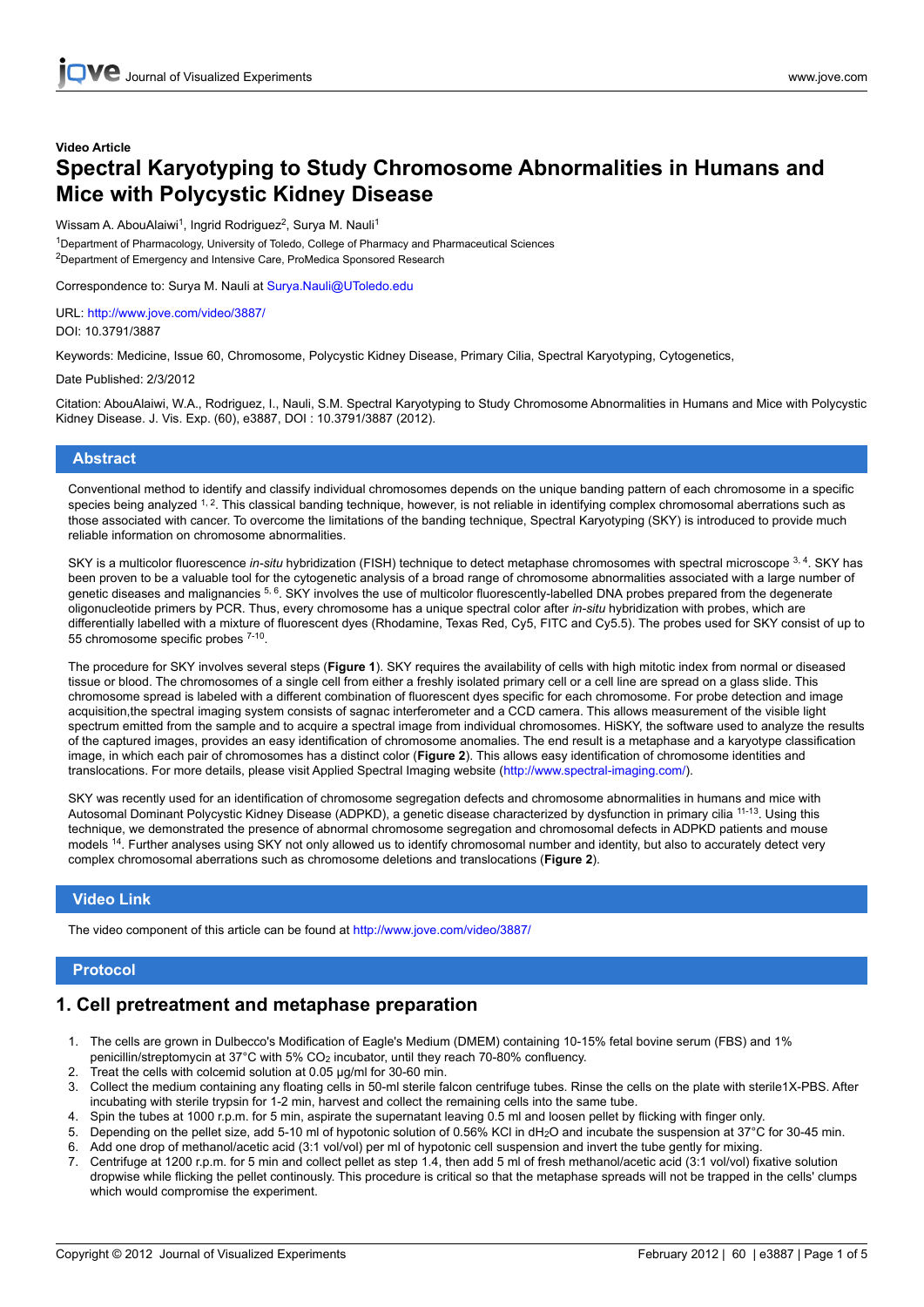**C** [Journal of Visualized Experiments www.jove.com](http://www.jove.com)

- Centrifuge again at 1200 r.p.m. for 5 min and add 5-10 ml of ice-cold methanol/acetic acid fixative along the wall of the tube. At this stage, if needed, the cells can be stored in fixative solution in a tightened and sealed tube at -20°C for short term or -80°C for long term (years) for future use.
- 9. Clean slides in absolute ethanol, then dip the slide in dH<sub>2</sub>O for approximately10X in order to form a sheath of water on the surface of the slide. Place the slide on a glass plate and drop 15-20ul of cell suspension (from step 1.8) from 10" above the slide. Place the slide in a water bath set at 65-70°C for 1-2 min and allow to dry.
- 10. Check the slide under a light microscope using 10X and 40X dry objectives making sure there is metaphase chromosomes and the spreads are evenly spaced. Check for cytoplasm presence surrounding the chromosomes. If cytoplasm is present proceed with slide pretreatment (pepsin digestion), if no cytoplasm is present and the chromosomes have good morphology, then there is no need for slide pretreatment.

# **2. Slide pretreatment (pepsin treatment)**

- 1. Apply 120 μl of 1:200 RNase solution (20 mg/ml) dissolved in 2X-SSC onto a 24 mm x 60 mm microscope coverglass and invert the metaphase slide face down on the coverglass then gently invert the metaphase slide face up and incubate at 37°C for 45 min.
- 2. Carefully remove the coverglass without scratching the slide and wash in 2X-SSC buffer in a coplin jar every 5 min for 15 min with shaking. 3. Add 5-15 μl of pepsin stock solution (100 mg/ml in dH2O) into a clean beaker and then add 100 ml of prewarmed (37°C) 0.01M HCl. *It is*
- *important that the pepsin is added into a clean beaker first and not directly into the HCl solution, otherwise it wouldn't dissolve in solution.* Incubate the slide in a coplin jar containing the HCl/pepsin solution at 37°C for 3-5 min. This step is very critical as too much digestion will cause the chromosomes to be overdigested and too little digestion will leave the cytoplasm undigested which might lead to non-specific binding of the probe and interfere with the hybridization signal.
- 4. Wash the slide in a coplin jar containing 100 ml 1X-PBS for 5 min twice at room temperature.
- 5. Wash the slide in a coplin jar containing 100 ml 1X-PBS/MgCl<sub>2</sub> for 5 min at room temperature (50 ml of 1M MgCl<sub>2</sub> in 950 ml of 1X-PBS).
- 6. Place the slide in a coplin jar containing 100 ml 1% formaldehyde for 10 min at room temperature (1.7 ml of 37% formaldehyde in 100 ml of  $1X-PBS/MgCl<sub>2</sub>$ ).
- 7. Wash the slide in a coplin jar containing 100 ml 1X-PBS for 5 min.
- 8. Observe the slide under a light microscope using 40X dry lens to ensure that the slides are digested properly and no cytoplasm is present and the chromosome morphology is preserved. Select an area for hybridization using a diamond pen.

# **3. Chromosome and probe denaturation and hybridization**

- 1. Prepare fresh denaturing solution (70% formamide/2X SSC, pH 7.0) and prewarm to 70-80°C in a coplin jar placed in a water bath Place the slide in the coplin jar containing the denaturing solution in a water bath at 70°C for mouse chromosomes and 80°C for human chromosomes for 30s-1.5 min.
- 2. Immediately place the slide in ice-cold 70% ethanol for 3 min followed by 80% and 100% ethanol for 3 min each and air dry. Examine the slide for chromosome morphology. Good chromosome morphology is denoted by dark chromosomes and not "phase-light" or halo chromosomes.
- 3. Warm the SkyPaint probe (SKY paint kit; vial#1) at 37°C with shaking for 20 min, vortex and centrifuge briefly at 1000 r.p.m. for a few seconds.
- 4. Denature the probe in a thermocycler programmed for a two-step cycle at 85°C for 5 min cycle followed by 37°C for 60 min to allow labeled-probe DNA for preannealing.
- 5. Apply 10μl of the denatured probe onto the area of hybridization and cover with a 22 mm x 40 mm coverglass making sure not to trap air bubbles. Seal the edges of the coverglass with rubber cement and incubate in a humidified chamber at 37°C for 48-72 hrs.

# **4. Fluorescent probe detection**

- 1. Remove the coverglass carefully and place the slide in a coplin jar containing prewarmed (45°C) washing solution I (freshly prepared 50% formamide in 2X SSC). Wash for 5 min three times at 45°C in a shaking water bath at 45 r.p.m.
- 2. Wash the slide in washing solution II (1X SSC) at 45°C for 5 min twice with shaking.
- 3. Wash the slide in washing solution III (4X SSC/0.1% Tween 20) for 5 min at 45°C with shaking.
- 4. Apply 80 μl of blocking reagent (SKY paint kit; vial#2), place a coverslip and incubate at 37°C for 30 min.
- 5. Remove the slide and allow the fluid to drain. Apply 80 μl of Cy5 staining reagent (Concentrated Antibody Detection CAD kit; vial#3), apply a coverglass and incubate at 37°C for 40 min.
- 6. Wash the slide with washing solution III at 45°C for 5 min three times with shaking.
- 7. Apply 80 μl of Cy5.5 staining reagent (Concentrated Antibody Detection CAD kit; vial#4), place a coverglass and incubate at 37°C for 40 min.
- 8. Wash the slide with washing solution III at 45°C for 5 min three times with shaking.
- 9. Tilt the slide and allow the fluid to drain. Apply 20 μl of the anti-fade DAPI reagent (SKY paint kit; vial#5) and place a 24 mm x 60 mm microscope coverglass. Carefully remove air bubbles that might have formed. Slides can be imaged immediately or stored at 4°C in the dark for no longer than 1 week.

# **5. Image acquisition and analysis**

- 1. Image acquisition is accomplished by viewing metaphase slides using an Olympus microscope equipped with a 60X oil immersion lens, a Spectral cube (custom designed triple band pass filter), a DAPI filter and a sagnac interferometer module with a CCD camera.
	- 2. Spectral-Karyotypes were carried out using SKY View software (Applied spectral imaging Version 1.62) following the user's manual.
- 3. After analyzing the images, the chromosomes can be viewed as color images (with specific fluorescent colors), pseudo color images (with colors for classification) and inverted DAPI images (specific banding pattern).

# **6. Representative Results**

A complete SKY procedure usually takes about one week time (**Figure 1**). This includes image acquisition and analysis provided that the metaphase cells are in adequate supply. Karyotyping analysis reveals normal mouse karyotype (40,XY) of cells from wild type mice (**Figure 2a**). In contrast, cells from *Pkd1-/-* mouse (PKD mouse model) shows a significant increase in chromosome number and structural abnormalities, such as chromosome deletions (Chromosome # 8) and translocations (chromosomes # 11 and 19) (**Figure 2b**). We also analyzed vascular tissues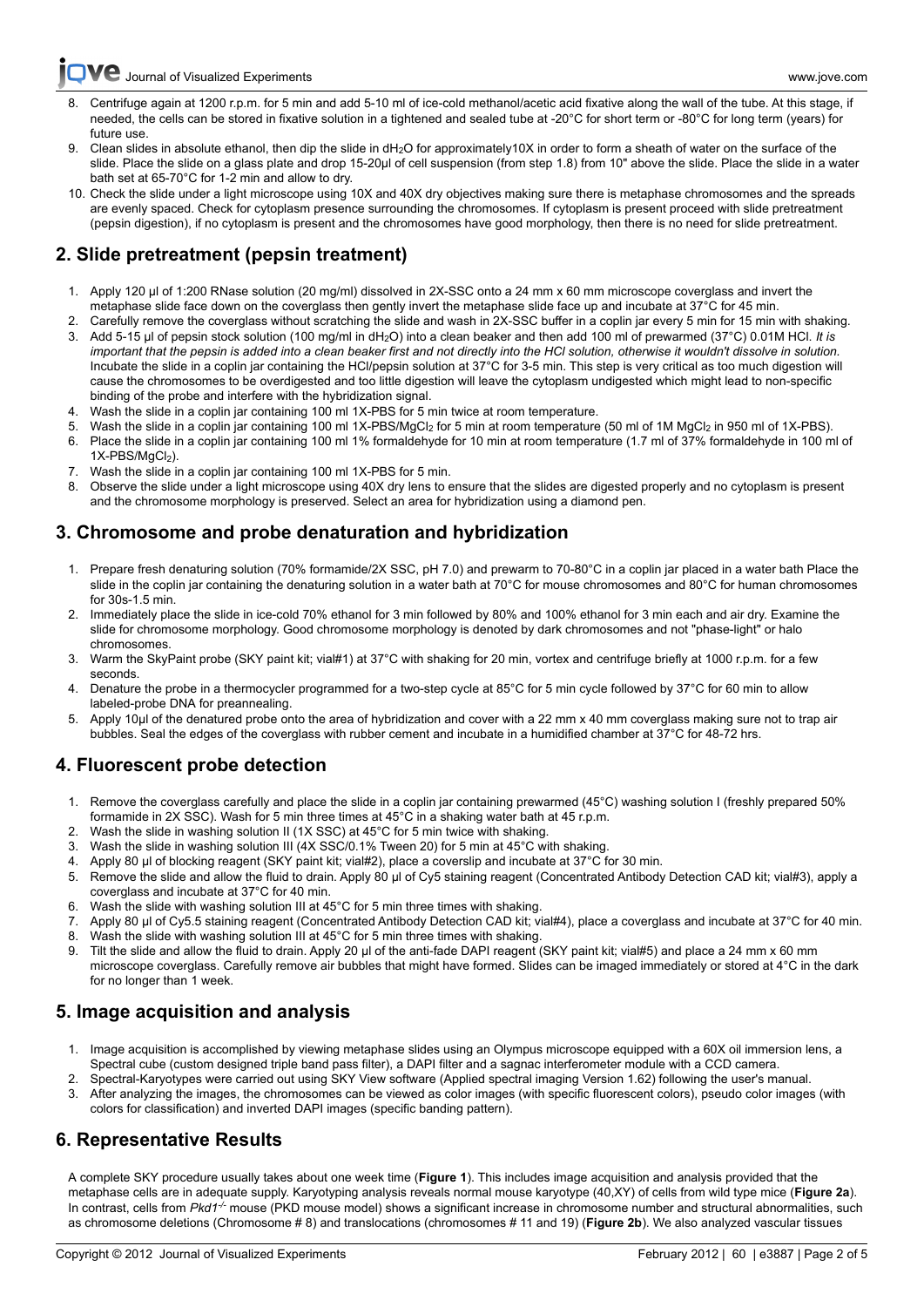[from the A](http://www.jove.com)DPKD patients. A simple study by counting the chromosomal numbers indicated that non-ADPKD and some ADPKD vascular samples had normal chromosomal numbers of 23 pairs (**Figure 2c**). In general, however, we observed failure of chromosomal segregation, resulting in 46 pairs of chromosomes in ADPKD samples instead of 23 pairs (**Figure 2d**).



**Figure 1. SKY protocol flowchart.** Flow chart of the SKY protocol illustrates steps to complete an experiment starting from cell pretreatment and metaphase preparations to image acquisition and analysis. An approximate one-week timeline is presented on the left with step-by-step procedures for each day.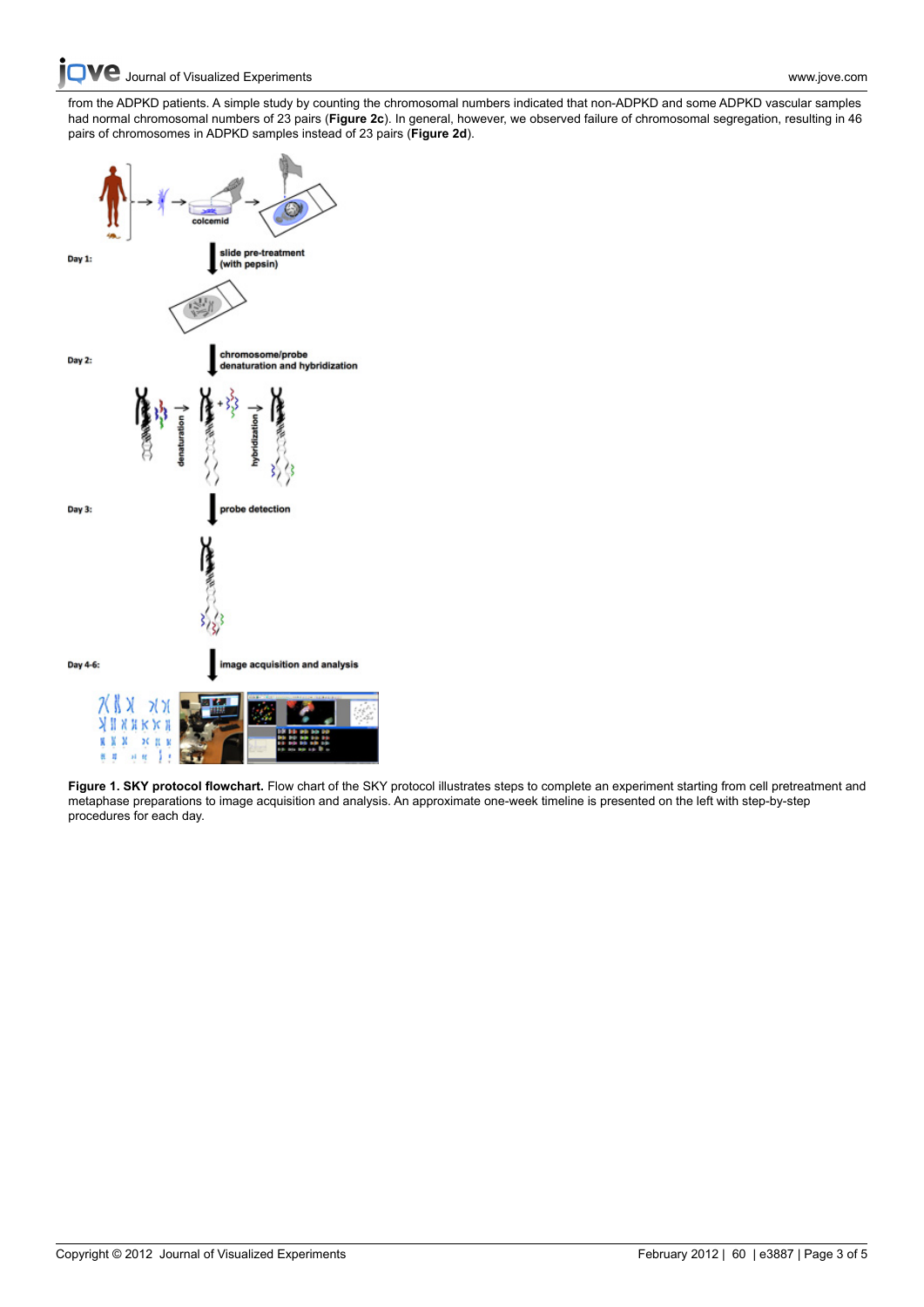[Journal of Visualized Experiments www.jove.com](http://www.jove.com)



c. Non-ADPKD human (46,XX)



# b.  $Pkd1$ <sup>-/-</sup> mouse (68, XXXX)

# d. ADPKD human (92, XXXX)



**Figure 2. Spectral karyotyping on immortalized mouse cell lines and freshly isolated human primary cells.** Color and inverted DAPI images of individual chromosomes are shown before the chromosomal sorting. After sorting, chromosomes are presented in the "classification" table. **a)** SKY image of a metaphase spread from wild type mouse contains normal karyotype (40, XY). **b)** SKY image of a metaphase spread from *Pkd1-/-* mouse shows abnormal chromosome number (68 instead of 40) and chromosome abnormalities such as chromosome deletions (chromosome #8) and chromosome translocations (chromosomes #11 and 19). **c)** SKY image of a metaphase spread from the vascular tissue of a non-ADPKD patient has normal karyotype (46, XX). **d)** SKY image of a metaphase spread from the vascular tissue of an ADPKD patient contains abnormal karyotype (92, XXXX). Parts of the data have been previously reported and reused with permission <sup>14</sup>.

## **Discussion**

Spectral Karyotyping (SKY) is a cytogenetics technique used in studying genomic and chromosomal compositions. This technique takes advantage of chromosome painting probes, and the detection of these probes are acquired through a sagnac interferometer. The complete SKY process usually takes about one week, and it involves several key steps (**Figure 1**). The SKY uses a standard protocol, which was first described by Padilla-Nash *et al* <sup>3</sup> . The protocol has since been adapted by various cytogenetics laboratories, including ours.

Among the key steps in the protocol, a good quality metaphase preparation is extremely important to have a successful SKY analysis. For example, if the chromosomes have too much cytoplasm or if the slides are too old, the quality of the images could be compromised. As seen in our movie clip, the content of cytoplasm can be easily identified using a high resolution of differential interference contrast microscopy technique. In addition, the availability of actively dividing cells is a prerequisite for SKY analysis; this can be overcome by treatment with colcemid for a longer time or an addition of other growth factors to the cells. The overall success rate of SKY is largely dependent on the skills and experience of the user.

SKY offers a powerful and reliable tool for chromosomal analysis, including structural changes in a single chromosome. In addition to cellular polyploidy, SKY offers a possibility to study chromosome insertions, deletions, duplications and translocations. For example, SKY allows identification of novel and hidden chromosomal aberrations and identification of complex rearrangements during cancer development and progression <sup>15</sup>. Furthermore, SKY has been applied to a research field within comparative cytogenetics, which studies chromosomal rearrangements during evolution <sup>4</sup>. Using SKY technique, our laboratory becomes the first to identify chromosome abnormalities in mice and humans with polycystic kidney disease (**Figure 2**). There is no doubt that SKY will be beneficial in many other chromosomal associated diseases. In fact, we propose that SKY would also be useful in many cilia-related pathogenesis, where cilia have been shown to regulate cell division <sup>14</sup>.

Because mouse and rat are important animal models to study the mechanism of a disease and to perform a functional assessment *in vivo*, the development of mouse and rat probes for SKY analysis has allowed routine karyotyping of mouse and rat chromosomes. At present, SKY is therefore limited to chromosomal studies in human, mouse and rat. However, as more research laboratories use other species to study genomic compositions, it is foreseeable that more chromosome painting probes for different organisms will soon be commercially available.

#### **Disclosures**

No conflicts of interest declared.